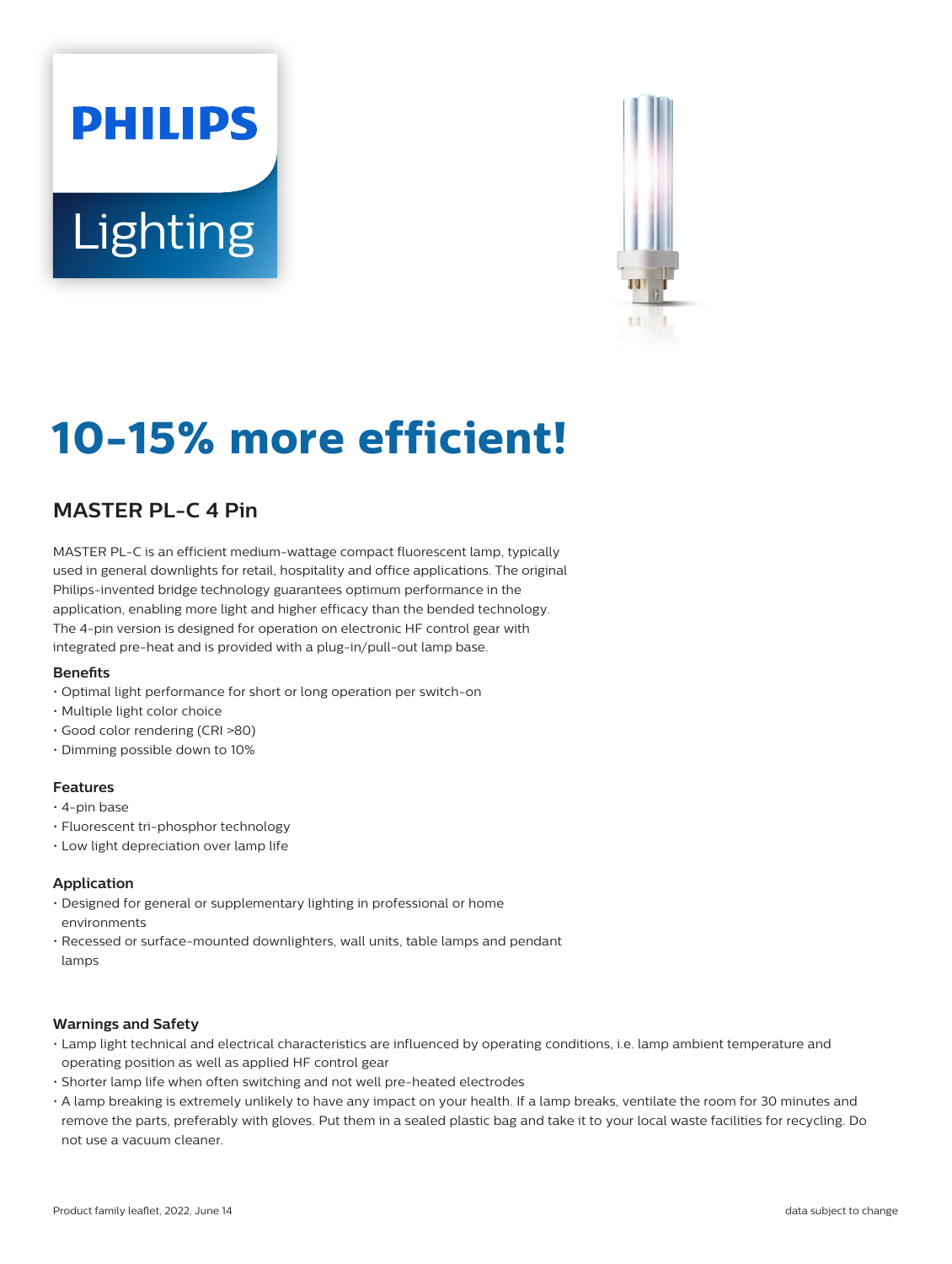#### **Versions**









**10W, G24q-1, 4P 13W, G24q-1, 4P 18W, G24q-2, 4P 26W, G24q-3, 4P**

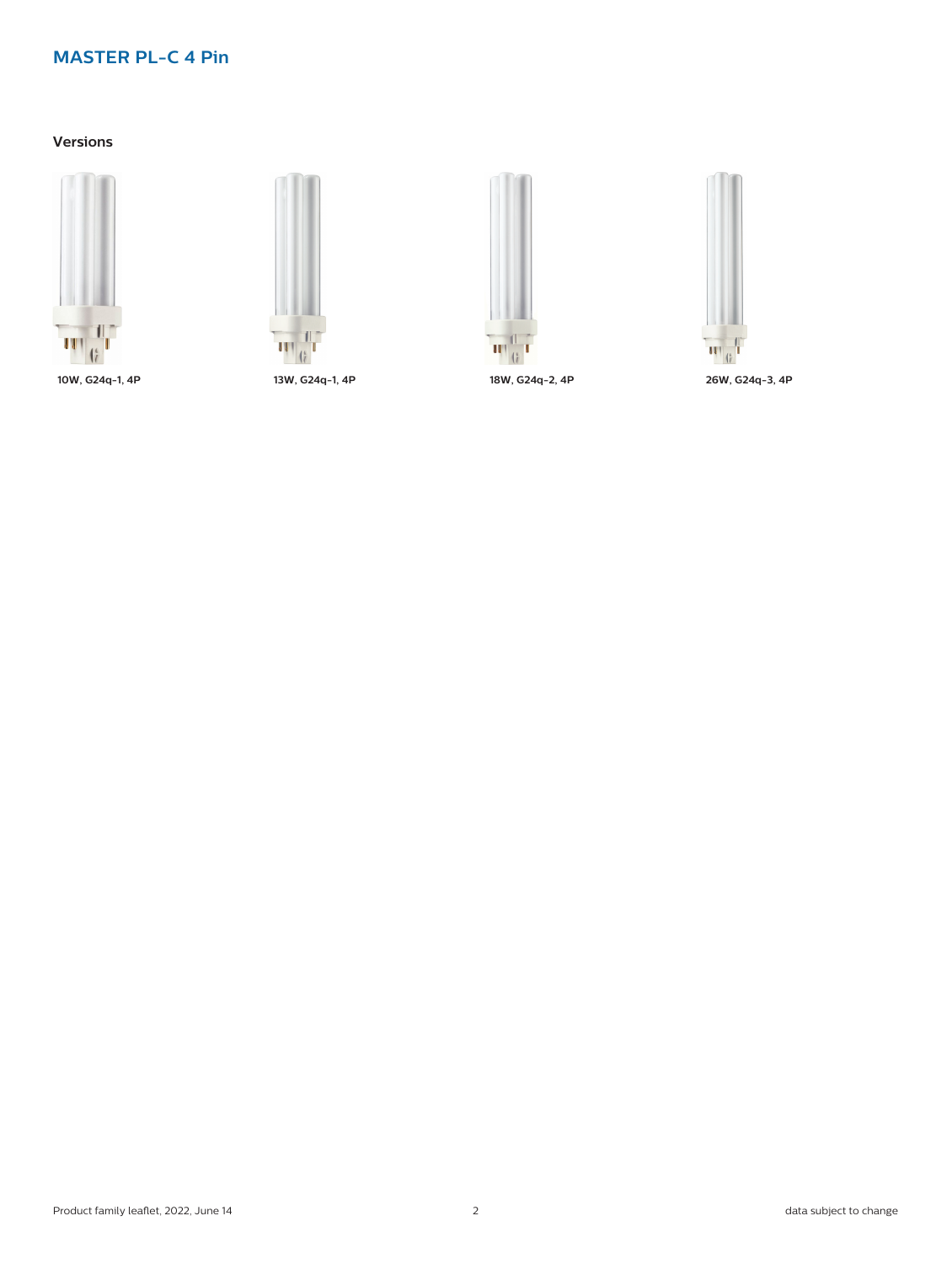# **Dimensional drawing**



| Product                                                           | $D(max)$ $D1(max)$ $A(max)$ |                                            | B (max)                    | C(max)   |
|-------------------------------------------------------------------|-----------------------------|--------------------------------------------|----------------------------|----------|
| MASTER PL-C 10W/                                                  |                             | 27.1 mm 27.1 mm 75.5 mm                    | 95.0 mm                    | 109.9 mm |
| 830/4P 1CT/5X10BOX                                                |                             |                                            |                            |          |
| MASTER PL-C 10W/                                                  | 27.1 mm 27.1 mm             | 75.5 mm                                    | 95.0 mm                    | 109.9 mm |
| 840/4P 1CT/5X10BOX                                                |                             |                                            |                            |          |
| MASTER PL-C 13W/827/4P 27.1 mm 27.1 mm                            |                             | 97.5 mm                                    | 117.0 mm                   | 131.9 mm |
| 1CT/5X10CC                                                        |                             |                                            |                            |          |
| MASTER PL-C 13W/827/4P 27.1 mm 27.1 mm                            |                             | 97.5 mm                                    | 117.0 mm                   | 131.9 mm |
| 1CT/5X10BOX                                                       |                             |                                            |                            |          |
| MASTER PL-C 13W/830/4P 27.1 mm 27.1 mm                            |                             | 97.5 mm                                    | 117.0 mm                   | 131.9 mm |
| 1CT/5X10CC                                                        |                             |                                            |                            |          |
| MASTER PL-C 13W/830/4P 27.1 mm 27.1 mm                            |                             | 97.5 mm                                    | 117.0 mm                   | 131.9 mm |
| 1CT/5X10BOX                                                       |                             |                                            |                            |          |
| MASTER PL-C 13W/840/4P 27.1 mm 27.1 mm                            |                             | 97.5 mm                                    | 117.0 mm                   | 131.9 mm |
| 1CT/5X10BOX                                                       |                             |                                            |                            |          |
| MASTER PL-C 13W/840/4P 27.1 mm 27.1 mm                            |                             | 97.5 mm                                    | 117.0 mm                   | 131.9 mm |
| 1CT/5X10BOX                                                       |                             |                                            |                            |          |
| MASTER PL-C 13W/865/4P 27.1 mm 27.1 mm                            |                             | 97.5 mm                                    | 117.0 mm                   | 131.9 mm |
| 1CT/5X10BOX                                                       |                             |                                            |                            |          |
| MASTER PL-C 18W/827/4P 27.1 mm 27.1 mm 109.5 mm 128.0 mm 142.9 mm |                             |                                            |                            |          |
| 1CT/5X10BOX                                                       |                             |                                            |                            |          |
| MASTER PL-C 18W/827/4P 27.1 mm 27.1 mm                            |                             |                                            | 109.5 mm 128.0 mm 142.9 mm |          |
| 1CT/5X10BOX                                                       |                             |                                            |                            |          |
| MASTER PL-C 18W/830/4P 27.1 mm 27.1 mm                            |                             |                                            | 109.5 mm 128.0 mm 142.9 mm |          |
| 1CT/5X10CC                                                        |                             |                                            |                            |          |
| MASTER PL-C 18W/830/4P 27.1 mm 27.1 mm                            |                             |                                            | 109.5 mm 128.0 mm 142.9 mm |          |
| 1CT/5X10BOX                                                       |                             |                                            |                            |          |
| MASTER PL-C 18W/840/4P 27.1 mm 27.1 mm                            |                             |                                            | 109.5 mm 128.0 mm 142.9 mm |          |
| 1CT/5X10CC                                                        |                             |                                            |                            |          |
| MASTER PL-C 18W/840/4P 27.1 mm 27.1 mm                            |                             |                                            | 109.5 mm 128.0 mm 142.9 mm |          |
| 1CT/5X10BOX                                                       |                             |                                            |                            |          |
| MASTER PL-C 18W/865/4P 27.1 mm 27.1 mm                            |                             |                                            | 109.5 mm 128.0 mm 142.9 mm |          |
| 1CT/5X10BOX                                                       |                             |                                            |                            |          |
| MASTER PL-C 26W/827/4P 27.1 mm 27.1 mm                            |                             |                                            | 130.5 mm 149.0 mm 163.9 mm |          |
| 1CT/5X10CC                                                        |                             |                                            |                            |          |
| MASTER PL-C 26W/827/4P 27.1 mm 27.1 mm                            |                             |                                            | 130.5 mm 149.0 mm 163.9 mm |          |
| 1CT/5X10CC                                                        |                             |                                            |                            |          |
| MASTER PL-C 26W/827/4P 27.1 mm 27.1 mm 130.5 mm 149.0 mm 163.9 mm |                             |                                            |                            |          |
| 1CT/5X10BOX                                                       |                             |                                            |                            |          |
| MASTER PL-C 26W/                                                  | 27.1 mm 27.1 mm             |                                            | 130.5 mm 149.0 mm 163.9 mm |          |
| 830/4P 1CT/5X10CC                                                 |                             |                                            |                            |          |
| MASTER PL-C 26W/                                                  |                             | 27.1 mm 27.1 mm 130.5 mm 149.0 mm 163.9 mm |                            |          |
| 830/4P 1CT/5X10CC                                                 |                             |                                            |                            |          |
| MASTER PL-C 26W/                                                  |                             | 27.1 mm 27.1 mm 130.5 mm 149.0 mm 163.9 mm |                            |          |
| 830/4P 1CT/5X10BOX                                                |                             |                                            |                            |          |
| MASTER PL-C 26W/                                                  |                             | 27.1 mm 27.1 mm 130.5 mm 149.0 mm 163.9 mm |                            |          |
| 840/4P 1CT/5X10BOX                                                |                             |                                            |                            |          |
| PL-C 26W/840/4P 1CT/                                              |                             | 27.1 mm 27.1 mm 130.5 mm 149.0 mm 163.9 mm |                            |          |
| 5X10BOX                                                           |                             |                                            |                            |          |
| MASTER PL-C 26W/                                                  |                             | 27.1 mm 27.1 mm 130.5 mm 149.0 mm 163.9 mm |                            |          |
| 840/4P 1CT/5X10BOX                                                |                             |                                            |                            |          |
|                                                                   |                             |                                            |                            |          |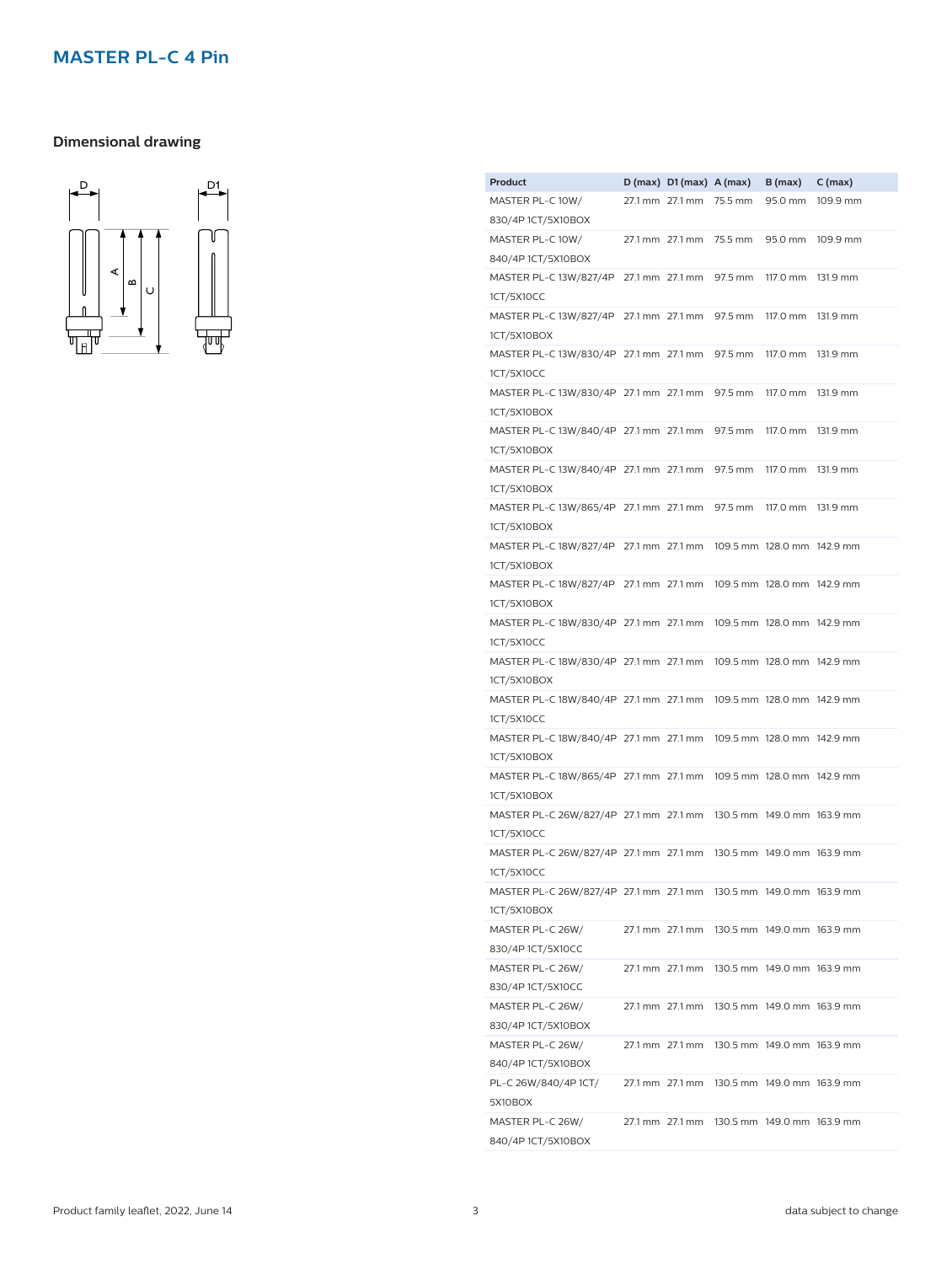### **Dimensional drawing**

| Product                                                           |  | $D(max)$ $D1(max)$ $A(max)$ $B(max)$ $C(max)$ |  |
|-------------------------------------------------------------------|--|-----------------------------------------------|--|
| MASTER PL-C 26W/                                                  |  | 27.1 mm 27.1 mm 130.5 mm 149.0 mm 163.9 mm    |  |
| 865/4P 1CT/5X10BOX                                                |  |                                               |  |
| MASTER PL-C 26W/                                                  |  | 27.1 mm 27.1 mm 130.5 mm 149.0 mm 163.9 mm    |  |
| 865/4P 1CT/5X10BOX                                                |  |                                               |  |
| MASTER PL-C 18W/840/4P 27.1 mm 27.1 mm 109.5 mm 128.0 mm 142.9 mm |  |                                               |  |
| 1CT/5X10BOX                                                       |  |                                               |  |

# **Approval and application**

| Mercury (Hg) Content (Nom)         | 1.4 <sub>mg</sub> |
|------------------------------------|-------------------|
|                                    |                   |
| <b>Controls and dimming</b>        |                   |
| Dimmable                           | Yes               |
|                                    |                   |
| <b>General information</b>         |                   |
| Life To 50% Failures Preheat (Nom) | 13000 h           |
| LSF Preheat 2000 h Rated           | 99%               |
| LSF Preheat 4000 h Rated           | 98%               |
| LSF Preheat 6000 h Rated           | 97%               |
| LSF Preheat 8000 h Rated           | 90%               |
|                                    |                   |
| <b>Temperature</b>                 |                   |
| Design Temperature (Nom)           | 28 °C             |

#### **Approval and application**

|                   |                                                        | <b>Energy Consumption kWh/</b> | Mercury (Hg)             |
|-------------------|--------------------------------------------------------|--------------------------------|--------------------------|
| <b>Order Code</b> | <b>Full Product Name</b>                               | 1000h                          | Content (Max)            |
|                   | 927907083040 MASTER PL-C 10W/830/4P 1CT/5X10BOX 11 kWh |                                | 1.4 <sub>mg</sub>        |
|                   | 927907084040 MASTER PL-C 10W/840/4P 1CT/5X10BOX        | 11 kWh                         | 1.4 <sub>mg</sub>        |
| 927907182701      | MASTER PL-C 13W/827/4P 1CT/5X10BOX                     | 15 kWh                         |                          |
| 927907182740      | MASTER PL-C 13W/827/4P 1CT/5X10BOX                     | 14 kWh                         | 1.4 <sub>mg</sub>        |
| 927907183001      | MASTER PL-C 13W/830/4P 1CT/5X10BOX                     | 15 kWh                         |                          |
| 927907183040      | MASTER PL-C 13W/830/4P 1CT/5X10BOX                     | 14 kWh                         | 1.4 <sub>mg</sub>        |
| 927907184002      | MASTER PL-C 13W/840/4P 1CT/5X10BOX                     | 15 kWh                         |                          |
| 927907184040      | MASTER PL-C 13W/840/4P 1CT/5X10BOX                     | 14 kWh                         | 1.4 <sub>mg</sub>        |
| 927907186501      | MASTER PL-C 13W/865/4P 1CT/5X10BOX                     | 15 kWh                         |                          |
| 927907282701      | MASTER PL-C 18W/827/4P 1CT/5X10BOX                     | 20 kWh                         |                          |
| 927907282740      | MASTER PL-C 18W/827/4P 1CT/5X10BOX                     | 19 kWh                         | 1.4 <sub>mg</sub>        |
| 927907283001      | MASTER PL-C 18W/830/4P 1CT/5X10BOX                     | 20 kWh                         |                          |
| 927907283040      | MASTER PL-C 18W/830/4P 1CT/5X10BOX                     | 19 kWh                         | 1.4 <sub>mg</sub>        |
|                   | 927907284003 PL-C 18W/840/4P 1CT/5X10BOX               | 20 kWh                         |                          |
|                   | 927907284040 MASTER PL-C 18W/840/4P 1CT/5X10BOX        | 19 kWh                         | 1.4 <sub>mg</sub>        |
|                   | 927907284065 MASTER PL-C 18W/840/4P 1CT/5X10BOX        | 20 kWh                         | ÷                        |
| 927907286501      | MASTER PL-C 18W/865/4P 1CT/5X10BOX                     | 20 kWh                         | ÷,                       |
| 927907382701      | MASTER PL-C 26W/827/4P 1CT/5X10BOX                     | 29 kWh                         | ÷                        |
| 927907382703      | PL-C 26W/827/4P 1CT/5X10BOX                            | 29 kWh                         | $\overline{\phantom{a}}$ |
| 927907382740      | MASTER PL-C 26W/827/4P 1CT/5X10BOX 28 kWh              |                                | 1.4 <sub>mg</sub>        |
| 927907383001      | MASTER PL-C 26W/830/4P 1CT/5X10BOX 29 kWh              |                                | $\overline{\phantom{0}}$ |
|                   | 927907383003 PL-C 26W/830/4P 1CT/5X10BOX               | 29 kWh                         |                          |
|                   | 927907383040 MASTER PL-C 26W/830/4P 1CT/5X10BOX 28 kWh |                                | 1.4 <sub>mg</sub>        |
|                   | 927907384002 MASTER PL-C 26W/840/4P 1CT/5X10BOX 29 kWh |                                |                          |
|                   | 927907384004 PL-C 26W/840/4P 1CT/5X10BOX               | 29 kWh                         |                          |
|                   | 927907384040 MASTER PL-C 26W/840/4P 1CT/5X10BOX 28 kWh |                                | 1.4 <sub>mg</sub>        |
| 927907386501      | MASTER PL-C 26W/865/4P 1CT/5X10BOX 29 kWh              |                                |                          |
| 927907386565      | MASTER PL-C 26W/865/4P 1CT/5X10BOX 29 kWh              |                                |                          |

#### **Operating and electrical**

|            |                                          | <b>Lamp Current</b> |             |              |                             | <b>Lamp Current</b> |             |
|------------|------------------------------------------|---------------------|-------------|--------------|-----------------------------|---------------------|-------------|
| Order Code | <b>Full Product Name</b>                 | (Nom)               | Power (Nom) | Order Code   | <b>Full Product Name</b>    | (Nom)               | Power (Nom) |
|            | 927907083040 MASTER PL-C 10W/830/4P 1CT/ | 0.190A              | 10.4 W      | 927907182701 | MASTER PL-C 13W/827/4P 1CT/ | 0.170 A             | 13.0 W      |
|            | 5X10BOX                                  |                     |             |              | 5X10BOX                     |                     |             |
|            | 927907084040 MASTER PL-C 10W/840/4P 1CT/ | 0.190 A             | 10.4 W      | 927907182740 | MASTER PL-C 13W/827/4P 1CT/ | 0.170 A             | 13.8 W      |
|            | 5X10BOX                                  |                     |             |              | 5X10BOX                     |                     |             |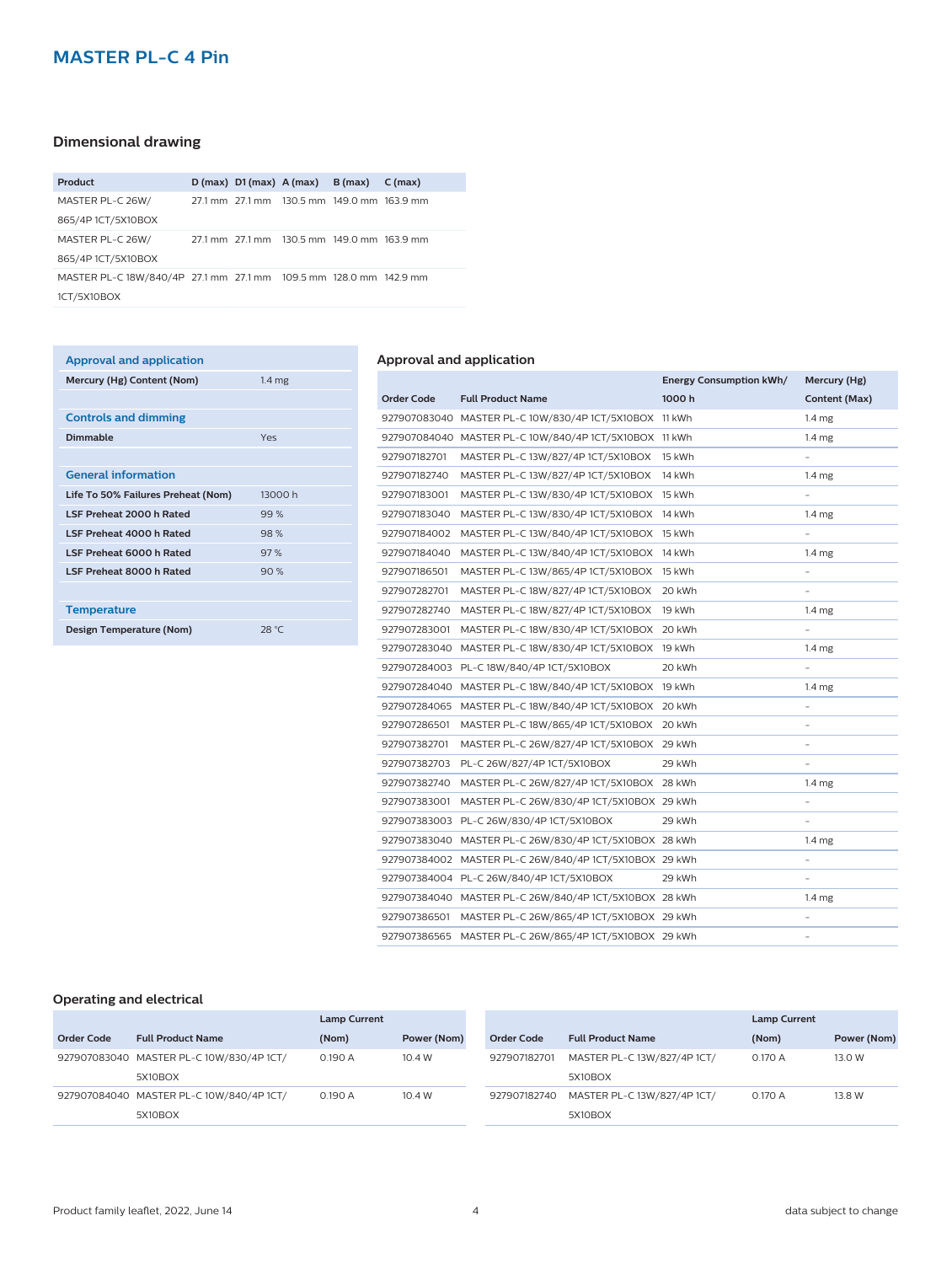|                   |                                          | <b>Lamp Current</b> |             |
|-------------------|------------------------------------------|---------------------|-------------|
| <b>Order Code</b> | <b>Full Product Name</b>                 | (Nom)               | Power (Nom) |
| 927907183001      | MASTER PL-C 13W/830/4P 1CT/              | 0.170 A             | 13.0 W      |
|                   | 5X10BOX                                  |                     |             |
| 927907183040      | MASTER PL-C 13W/830/4P 1CT/              | 0.170 A             | 13.8 W      |
|                   | 5X10BOX                                  |                     |             |
| 927907184002      | MASTER PL-C 13W/840/4P 1CT/              | 0.170 A             | 13.0 W      |
|                   | 5X10BOX                                  |                     |             |
| 927907184040      | MASTER PL-C 13W/840/4P 1CT/              | 0.170 A             | 13.8 W      |
|                   | 5X10BOX                                  |                     |             |
| 927907186501      | MASTER PL-C 13W/865/4P 1CT/              | 0.170 A             | 13.0 W      |
|                   | 5X10BOX                                  |                     |             |
| 927907282701      | MASTER PL-C 18W/827/4P 1CT/              | 0.230 A             | 16.5 W      |
|                   | 5X10BOX                                  |                     |             |
| 927907282740      | MASTER PL-C 18W/827/4P 1CT/              | 0.230 A             | 18.4 W      |
|                   | 5X10BOX                                  |                     |             |
| 927907283001      | MASTER PL-C 18W/830/4P 1CT/              | 0.230 A             | 16.5 W      |
|                   | 5X10BOX                                  |                     |             |
|                   | 927907283040 MASTER PL-C 18W/830/4P 1CT/ | 0.230 A             | 18.4 W      |
|                   | 5X10BOX                                  |                     |             |
|                   | 927907284003 PL-C 18W/840/4P 1CT/5X10BOX | 0.230 A             | 18.0 W      |
|                   | 927907284040 MASTER PL-C 18W/840/4P 1CT/ | 0.230 A             | 18.4 W      |
|                   | 5X10BOX                                  |                     |             |
|                   | 927907284065 MASTER PL-C 18W/840/4P 1CT/ | 0.230 A             | 18.0 W      |
|                   | 5X10BOX                                  |                     |             |

|                   |                                          | <b>Lamp Current</b> |             |
|-------------------|------------------------------------------|---------------------|-------------|
| <b>Order Code</b> | <b>Full Product Name</b>                 | (Nom)               | Power (Nom) |
| 927907286501      | MASTER PL-C 18W/865/4P 1CT/              | 0.230A              | 18.0 W      |
|                   | 5X10BOX                                  |                     |             |
| 927907382701      | MASTER PL-C 26W/827/4P 1CT/              | 0.335A              | 26.0 W      |
|                   | 5X10BOX                                  |                     |             |
| 927907382703      | PL-C 26W/827/4P 1CT/5X10BOX              | 0.335A              | 26.0 W      |
| 927907382740      | MASTER PL-C 26W/827/4P 1CT/              | 0.335 A             | 27.4 W      |
|                   | 5X10BOX                                  |                     |             |
| 927907383001      | MASTER PL-C 26W/830/4P 1CT/              | 0.335A              | 26.0 W      |
|                   | 5X10BOX                                  |                     |             |
|                   | 927907383003 PL-C 26W/830/4P 1CT/5X10BOX | 0.335A              | 26.0 W      |
| 927907383040      | MASTER PL-C 26W/830/4P 1CT/              | 0.335A              | 27.4 W      |
|                   | 5X10BOX                                  |                     |             |
|                   | 927907384002 MASTER PL-C 26W/840/4P 1CT/ | 0.335A              | 26.0 W      |
|                   | 5X10BOX                                  |                     |             |
|                   | 927907384004 PL-C 26W/840/4P 1CT/5X10BOX | 0.335A              | 26.0 W      |
| 927907384040      | MASTER PL-C 26W/840/4P 1CT/              | 0.335A              | 27.4 W      |
|                   | 5X10BOX                                  |                     |             |
| 927907386501      | MASTER PL-C 26W/865/4P 1CT/              | 0.335A              | 26.0 W      |
|                   | 5X10BOX                                  |                     |             |
| 927907386565      | MASTER PL-C 26W/865/4P 1CT/              | 0.335A              | 26.0 W      |
|                   | 5X10BOX                                  |                     |             |

#### **General information**

| <b>Order Code</b> | <b>Full Product Name</b>           | Cap-Base |
|-------------------|------------------------------------|----------|
| 927907083040      | MASTER PL-C 10W/830/4P 1CT/5X10BOX | G24Q-1   |
| 927907084040      | MASTER PL-C 10W/840/4P 1CT/5X10BOX | G24Q-1   |
| 927907182701      | MASTER PL-C 13W/827/4P 1CT/5X10BOX | G24Q-1   |
| 927907182740      | MASTER PL-C 13W/827/4P 1CT/5X10BOX | G24Q-1   |
| 927907183001      | MASTER PL-C 13W/830/4P 1CT/5X10BOX | G24Q-1   |
| 927907183040      | MASTER PL-C 13W/830/4P 1CT/5X10BOX | G24Q-1   |
| 927907184002      | MASTER PL-C 13W/840/4P 1CT/5X10BOX | $G24Q-1$ |
| 927907184040      | MASTER PL-C 13W/840/4P 1CT/5X10BOX | G24Q-1   |
| 927907186501      | MASTER PL-C 13W/865/4P 1CT/5X10BOX | $G24Q-1$ |
| 927907282701      | MASTER PL-C 18W/827/4P 1CT/5X10BOX | $G24Q-2$ |
| 927907282740      | MASTER PL-C 18W/827/4P 1CT/5X10BOX | $G24Q-2$ |
| 927907283001      | MASTER PL-C 18W/830/4P 1CT/5X10BOX | $G24Q-2$ |
| 927907283040      | MASTER PL-C 18W/830/4P 1CT/5X10BOX | $G24Q-2$ |
| 927907284003      | PL-C 18W/840/4P 1CT/5X10BOX        | $G24Q-2$ |

| Order Code   | <b>Full Product Name</b>           | Cap-Base |
|--------------|------------------------------------|----------|
| 927907284040 | MASTER PL-C 18W/840/4P 1CT/5X10BOX | G24Q-2   |
| 927907284065 | MASTER PL-C 18W/840/4P 1CT/5X10BOX | G24O-2   |
| 927907286501 | MASTER PL-C 18W/865/4P 1CT/5X10BOX | $G24Q-2$ |
| 927907382701 | MASTER PL-C 26W/827/4P 1CT/5X10BOX | $G24O-3$ |
| 927907382703 | PL-C 26W/827/4P 1CT/5X10BOX        | $G24Q-3$ |
| 927907382740 | MASTER PL-C 26W/827/4P 1CT/5X10BOX | $G24Q-3$ |
| 927907383001 | MASTER PL-C 26W/830/4P 1CT/5X10BOX | $G24Q-3$ |
| 927907383003 | PL-C 26W/830/4P 1CT/5X10BOX        | $G24Q-3$ |
| 927907383040 | MASTER PL-C 26W/830/4P 1CT/5X10BOX | G24O-3   |
| 927907384002 | MASTER PL-C 26W/840/4P 1CT/5X10BOX | $G24Q-3$ |
| 927907384004 | PL-C 26W/840/4P 1CT/5X10BOX        | $G24O-3$ |
| 927907384040 | MASTER PL-C 26W/840/4P 1CT/5X10BOX | $G24Q-3$ |
| 927907386501 | MASTER PL-C 26W/865/4P 1CT/5X10BOX | $G24O-3$ |
| 927907386565 | MASTER PL-C 26W/865/4P 1CT/5X10BOX | $G24O-3$ |

#### **Light technical (1/3)**

|                   |                               | Chromaticity | Chromaticity        |       |             |                   |                               | Chromaticity | Chromaticity        |       |             |
|-------------------|-------------------------------|--------------|---------------------|-------|-------------|-------------------|-------------------------------|--------------|---------------------|-------|-------------|
|                   | <b>Full Product</b>           | Coordinate X | <b>Coordinate Y</b> | Color | Color       |                   | <b>Full Product</b>           | Coordinate X | <b>Coordinate Y</b> | Color | Color       |
| <b>Order Code</b> | <b>Name</b>                   | (Nom)        | (Nom)               | Code  | Designation | <b>Order Code</b> | <b>Name</b>                   | (Nom)        | (Nom)               | Code  | Designation |
|                   | 927907083040 MASTER PL-C 0.44 |              | 0.403               | 830   | Warm White  |                   | 927907084040 MASTER PL-C 0.38 |              | 0.38                | 840   | Cool White  |
|                   | 10W/830/4P                    |              |                     |       | (WW)        |                   | 10W/840/4P                    |              |                     |       | (CW)        |
|                   | 1CT/5X10BOX                   |              |                     |       |             |                   | 1CT/5X10BOX                   |              |                     |       |             |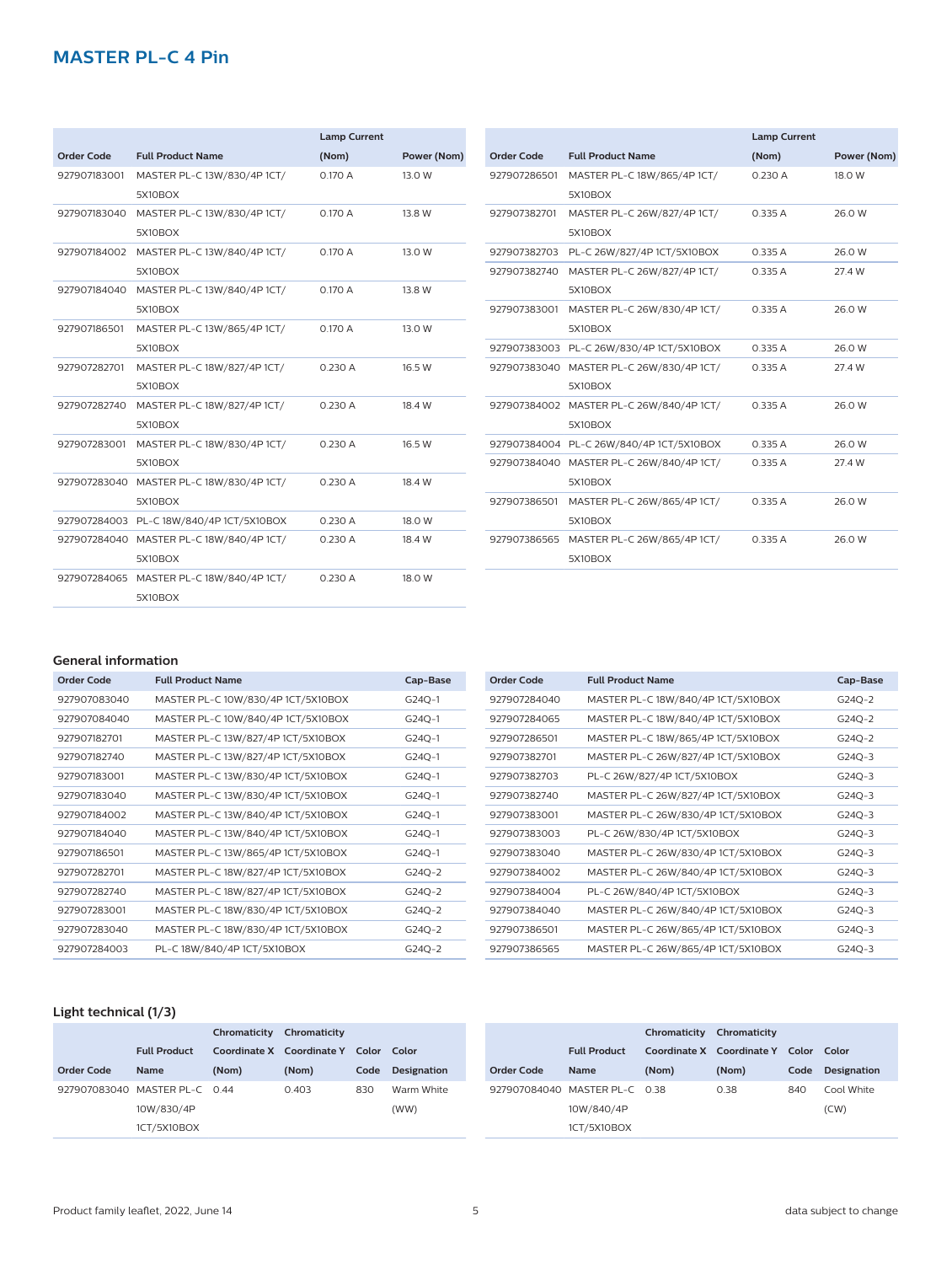|                        |                               | Chromaticity        | Chromaticity        |       |                                    |                        |                            | Chromaticity             | Chromaticity        |       |                                  |
|------------------------|-------------------------------|---------------------|---------------------|-------|------------------------------------|------------------------|----------------------------|--------------------------|---------------------|-------|----------------------------------|
|                        | <b>Full Product</b>           | <b>Coordinate X</b> | <b>Coordinate Y</b> | Color | Color                              |                        | <b>Full Product</b>        | <b>Coordinate X</b>      | <b>Coordinate Y</b> | Color | Color                            |
| <b>Order Code</b>      | <b>Name</b>                   | (Nom)               |                     | Code  |                                    | <b>Order Code</b>      | <b>Name</b>                | (Nom)                    | (Nom)               | Code  |                                  |
| 927907182701           | MASTER PL-C                   | $\sim$              | (Nom)               | 827   | <b>Designation</b><br>Incandescent | 927907284065           | MASTER PL-C                | $\overline{\phantom{a}}$ |                     | 840   | <b>Designation</b><br>Cool White |
|                        | 13W/827/4P                    |                     |                     |       | White                              |                        | 18W/840/4P                 |                          |                     |       | (CW)                             |
|                        | 1CT/5X10BOX                   |                     |                     |       |                                    |                        | 1CT/5X10BOX                |                          |                     |       |                                  |
| 927907182740           | MASTER PL-C 0.463             |                     | 0.42                | 827   | Incandescent                       | 927907286501           | MASTER PL-C -              |                          |                     | 865   | Cool Daylight                    |
|                        | 13W/827/4P                    |                     |                     |       | White                              |                        | 18W/865/4P                 |                          |                     |       |                                  |
|                        | 1CT/5X10BOX                   |                     |                     |       |                                    |                        | 1CT/5X10BOX                |                          |                     |       |                                  |
| 927907183001           | MASTER PL-C -                 |                     |                     | 830   | Warm White                         | 927907382701           | MASTER PL-C -              |                          |                     | 827   | Incandescent                     |
|                        | 13W/830/4P                    |                     |                     |       | (WW)                               |                        | 26W/827/4P                 |                          |                     |       | White                            |
|                        | 1CT/5X10BOX                   |                     |                     |       |                                    |                        | 1CT/5X10BOX                |                          |                     |       |                                  |
| 927907183040           | MASTER PL-C 0.44              |                     | 0.403               | 830   | Warm White                         | 927907382703           | PL-C 26W/                  |                          |                     | 827   | Incandescent                     |
|                        | 13W/830/4P                    |                     |                     |       | (WW)                               |                        | 827/4P 1CT/                |                          |                     |       | White                            |
|                        | 1CT/5X10BOX                   |                     |                     |       |                                    |                        | 5X10BOX                    |                          |                     |       |                                  |
|                        | 927907184002 MASTER PL-C -    |                     |                     | 840   | Cool White                         | 927907382740           | MASTER PL-C 0.463          |                          | 0.42                | 827   | Incandescent                     |
|                        | 13W/840/4P                    |                     |                     |       | (CW)                               |                        | 26W/827/4P                 |                          |                     |       | White                            |
|                        | 1CT/5X10BOX                   |                     |                     |       |                                    |                        | 1CT/5X10BOX                |                          |                     |       |                                  |
| 927907184040           | MASTER PL-C 0.38              |                     | 0.38                | 840   | Cool White                         | 927907383001           | MASTER PL-C -              |                          |                     | 830   | Warm White                       |
|                        | 13W/840/4P                    |                     |                     |       | (CW)                               |                        | 26W/830/4P                 |                          |                     |       | (WW)                             |
|                        | 1CT/5X10BOX                   |                     |                     |       |                                    |                        | 1CT/5X10BOX                |                          |                     |       |                                  |
| 927907186501           | MASTER PL-C -                 |                     |                     | 865   | Cool Daylight                      | 927907383003           | <b>PL-C 26W/</b>           | $\overline{\phantom{a}}$ | ÷,                  | 830   | Warm White                       |
|                        | 13W/865/4P                    |                     |                     |       |                                    |                        | 830/4P 1CT/                |                          |                     |       | (WW)                             |
|                        | 1CT/5X10BOX                   |                     |                     |       |                                    |                        | 5X10BOX                    |                          |                     |       |                                  |
| 927907282701           | MASTER PL-C -                 |                     |                     | 827   | Incandescent                       | 927907383040           | <b>MASTER PL-C</b>         | 0.44                     | 0.403               | 830   | Warm White                       |
|                        | 18W/827/4P                    |                     |                     |       | White                              |                        | 26W/830/4P                 |                          |                     |       | (WW)                             |
|                        | 1CT/5X10BOX                   |                     |                     |       |                                    |                        | 1CT/5X10BOX                |                          |                     |       |                                  |
| 927907282740           | MASTER PL-C 0.463             |                     | 0.42                | 827   | Incandescent                       |                        | 927907384002 MASTER PL-C - |                          |                     | 840   | Cool White                       |
|                        | 18W/827/4P                    |                     |                     |       | White                              |                        | 26W/840/4P                 |                          |                     |       | (CW)                             |
|                        | 1CT/5X10BOX                   |                     |                     |       |                                    |                        | 1CT/5X10BOX                |                          |                     |       |                                  |
| 927907283001           | MASTER PL-C -                 |                     |                     | 830   | Warm White                         | 927907384004 PL-C 26W/ |                            |                          |                     | 840   | Cool White                       |
|                        | 18W/830/4P                    |                     |                     |       | (WW)                               |                        | 840/4P 1CT/                |                          |                     |       | (CW)                             |
|                        | 1CT/5X10BOX                   |                     |                     |       |                                    |                        | 5X10BOX                    |                          |                     |       |                                  |
|                        | 927907283040 MASTER PL-C      | 0.44                | 0.403               | 830   | Warm White                         | 927907384040           | MASTER PL-C                | 0.38                     | 0.38                | 840   | Cool White                       |
|                        | 18W/830/4P                    |                     |                     |       | (WW)                               |                        | 26W/840/4P                 |                          |                     |       | (CW)                             |
|                        | 1CT/5X10BOX                   |                     |                     |       |                                    |                        | 1CT/5X10BOX                |                          |                     |       |                                  |
| 927907284003 PL-C 18W/ |                               |                     |                     | 840   | Cool White                         | 927907386501           | MASTER PL-C -              |                          |                     | 865   | Cool Daylight                    |
|                        | 840/4P 1CT/                   |                     |                     |       | (CW)                               |                        | 26W/865/4P                 |                          |                     |       |                                  |
|                        | 5X10BOX                       |                     |                     |       |                                    |                        | 1CT/5X10BOX                |                          |                     |       |                                  |
|                        | 927907284040 MASTER PL-C 0.38 |                     | 0.38                | 840   | Cool White                         | 927907386565           | MASTER PL-C -              |                          |                     | 865   | Cool Daylight                    |
|                        | 18W/840/4P                    |                     |                     |       | (CW)                               |                        | 26W/865/4P                 |                          |                     |       |                                  |
|                        | 1CT/5X10BOX                   |                     |                     |       |                                    |                        | 1CT/5X10BOX                |                          |                     |       |                                  |

#### **Light technical (2/3)**

|            |                                            | <b>Correlated Color</b> | Color       | <b>LLMF</b>              | <b>LLMF</b> | <b>LLMF</b> | <b>LLMF</b> | <b>LLMF</b> |                                 |        |
|------------|--------------------------------------------|-------------------------|-------------|--------------------------|-------------|-------------|-------------|-------------|---------------------------------|--------|
|            |                                            | <b>Temperature</b>      | Rendering   | 12000 h                  | 2000 h      | 4000 h      | 6000h       | 8000h       | Luminous Efficacy Luminous Flux |        |
| Order Code | <b>Full Product Name</b>                   | (Nom)                   | Index (Nom) | Rated                    | Rated       | Rated       | Rated       | Rated       | (rated) (Nom)                   | (Nom)  |
|            | 927907083040 MASTER PL-C 10W/830/4P 3000 K |                         | 82          | $\overline{\phantom{a}}$ | 92%         | 87%         | 83%         | 81%         | 60 lm/W                         | 600 lm |
|            | 1CT/5X10BOX                                |                         |             |                          |             |             |             |             |                                 |        |
|            | 927907084040 MASTER PL-C 10W/840/4P 4000 K |                         | 80          | $\overline{\phantom{a}}$ | 92%         | 87%         | 83%         | 81%         | 60 lm/W                         | 600 lm |
|            | 1CT/5X10BOX                                |                         |             |                          |             |             |             |             |                                 |        |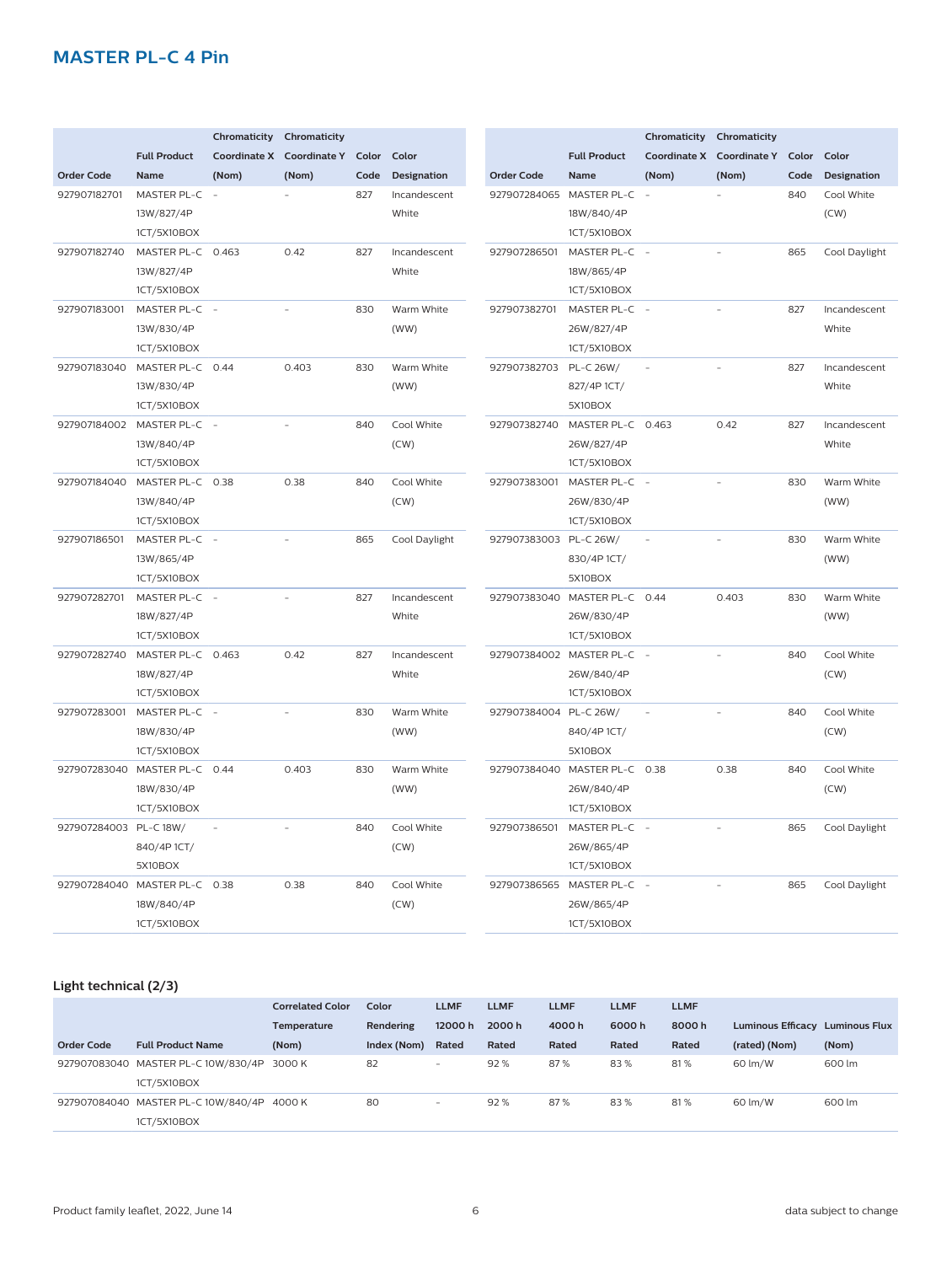|                   |                                            | <b>Correlated Color</b> | Color       | <b>LLMF</b>              | <b>LLMF</b> | <b>LLMF</b> | <b>LLMF</b> | <b>LLMF</b> |                                 |         |
|-------------------|--------------------------------------------|-------------------------|-------------|--------------------------|-------------|-------------|-------------|-------------|---------------------------------|---------|
|                   |                                            | Temperature             | Rendering   | 12000h                   | 2000h       | 4000h       | 6000h       | 8000h       | Luminous Efficacy Luminous Flux |         |
| <b>Order Code</b> | <b>Full Product Name</b>                   | (Nom)                   | Index (Nom) | Rated                    | Rated       | Rated       | Rated       | Rated       | (rated) (Nom)                   | (Nom)   |
|                   |                                            | 2700 K                  |             |                          | 92%         | 87%         | 83%         | 81%         |                                 |         |
| 927907182701      | MASTER PL-C 13W/827/4P                     |                         | 82          |                          |             |             |             |             | 69 lm/W                         | 925 lm  |
|                   | 1CT/5X10BOX                                |                         |             |                          |             |             |             |             |                                 |         |
| 927907182740      | MASTER PL-C 13W/827/4P 2700 K              |                         | 82          | $\overline{\phantom{a}}$ | 92%         | 87%         | 83%         | 81%         | 69 lm/W                         | 925 lm  |
|                   | 1CT/5X10BOX                                |                         |             |                          |             |             |             |             |                                 |         |
| 927907183001      | MASTER PL-C 13W/830/4P 3000 K              |                         | 82          | $\overline{\phantom{a}}$ | 92%         | 87%         | 83%         | 81%         | 72 lm/W                         | 900 lm  |
|                   | 1CT/5X10BOX                                |                         |             |                          |             |             |             |             |                                 |         |
|                   | 927907183040 MASTER PL-C 13W/830/4P 3000 K |                         | 82          | $\overline{\phantom{a}}$ | 92%         | 87%         | 83%         | 81%         | 72 lm/W                         | 925 lm  |
|                   | 1CT/5X10BOX                                |                         |             |                          |             |             |             |             |                                 |         |
|                   | 927907184002 MASTER PL-C 13W/840/4P 4000 K |                         | 82          | $\overline{\phantom{a}}$ | 92%         | 87%         | 83%         | 81%         | 69 lm/W                         | 925 lm  |
|                   | 1CT/5X10BOX                                |                         |             |                          |             |             |             |             |                                 |         |
|                   | 927907184040 MASTER PL-C 13W/840/4P 4000 K |                         | 80          | $\overline{\phantom{a}}$ | 92%         | 87%         | 83%         | 81%         | 69 lm/W                         | 925 lm  |
|                   | 1CT/5X10BOX                                |                         |             |                          |             |             |             |             |                                 |         |
| 927907186501      | MASTER PL-C 13W/865/4P 6500 K              |                         | 80          | $\overline{\phantom{a}}$ | 90%         | 85%         | 81%         | 77 %        | 63 lm/W                         | 845 lm  |
|                   | 1CT/5X10BOX                                |                         |             |                          |             |             |             |             |                                 |         |
| 927907282701      | MASTER PL-C 18W/827/4P 2700 K              |                         | 82          | $\overline{\phantom{a}}$ | 92%         | 87%         | 83%         | 81%         | 67 lm/W                         | 1200 lm |
|                   | 1CT/5X10BOX                                |                         |             |                          |             |             |             |             |                                 |         |
|                   | 927907282740 MASTER PL-C 18W/827/4P 2700 K |                         | 82          | $\overline{\phantom{a}}$ | 92%         | 87%         | 83%         | 81%         | 67 lm/W                         | 1200 lm |
|                   | 1CT/5X10BOX                                |                         |             |                          |             |             |             |             |                                 |         |
|                   | 927907283001 MASTER PL-C 18W/830/4P 3000 K |                         | 82          | 81%                      | 92%         | 87%         | 83%         | 81%         | 67 lm/W                         | 1200 lm |
|                   | 1CT/5X10BOX                                |                         |             |                          |             |             |             |             |                                 |         |
|                   | 927907283040 MASTER PL-C 18W/830/4P 3000 K |                         | 82          | 81%                      | 92%         | 87%         | 83%         | 81%         | 67 lm/W                         | 1200 lm |
|                   | 1CT/5X10BOX                                |                         |             |                          |             |             |             |             |                                 |         |
|                   | 927907284003 PL-C 18W/840/4P 1CT/          | 4000 K                  | 82          | $\overline{\phantom{a}}$ | 92%         | 87%         | 83%         | 81%         | 67 lm/W                         | 1200 lm |
|                   | 5X10BOX                                    |                         |             |                          |             |             |             |             |                                 |         |
|                   | 927907284040 MASTER PL-C 18W/840/4P 4000 K |                         | 80          | $\overline{\phantom{a}}$ | 92%         | 87%         | 83%         | 81%         | 67 lm/W                         | 1200 lm |
|                   | 1CT/5X10BOX                                |                         |             |                          |             |             |             |             |                                 |         |
|                   | 927907284065 MASTER PL-C 18W/840/4P 4000 K |                         | 82          | $\overline{\phantom{a}}$ | 92%         | 87%         | 83%         | 81%         | 67 lm/W                         | 1200 lm |
|                   | 1CT/5X10BOX                                |                         |             |                          |             |             |             |             |                                 |         |
|                   | 927907286501 MASTER PL-C 18W/865/4P 6500 K |                         | 80          | $\overline{\phantom{a}}$ | 90%         | 85%         | 81%         | 77 %        | 62.3 lm/W                       | 1120 lm |
|                   | 1CT/5X10BOX                                |                         |             |                          |             |             |             |             |                                 |         |
| 927907382701      | MASTER PL-C 26W/827/4P 2700 K              |                         | 82          | $\overline{\phantom{a}}$ | 92%         | 87%         | 83%         | 81%         | 67 lm/W                         | 1800 lm |
|                   | 1CT/5X10BOX                                |                         |             |                          |             |             |             |             |                                 |         |
|                   | 927907382703 PL-C 26W/827/4P 1CT/          | 2700 K                  | 82          | $\overline{\phantom{a}}$ | 92%         | 87%         | 83%         | 81%         |                                 | 1800 lm |
|                   |                                            |                         |             |                          |             |             |             |             | 67 lm/W                         |         |
|                   | 5X10BOX                                    |                         |             |                          |             |             |             |             |                                 |         |
|                   | 927907382740 MASTER PL-C 26W/827/4P 2700 K |                         | 81          |                          | 92%         | 87%         | 83%         | 81%         | 67 lm/W                         | 1800 lm |
|                   | 1CT/5X10BOX                                |                         |             |                          |             |             |             |             |                                 |         |
|                   | 927907383001 MASTER PL-C 26W/830/4P 3000 K |                         | 82          | $\overline{\phantom{a}}$ | 92%         | 87%         | 83%         | 81%         | 67 lm/W                         | 1800 lm |
|                   | 1CT/5X10BOX                                |                         |             |                          |             |             |             |             |                                 |         |
|                   | 927907383003 PL-C 26W/830/4P 1CT/          | 3000 K                  | 82          | $\overline{\phantom{a}}$ | 92%         | 87%         | 83%         | 81%         | 67 lm/W                         | 1800 lm |
|                   | 5X10BOX                                    |                         |             |                          |             |             |             |             |                                 |         |
|                   | 927907383040 MASTER PL-C 26W/830/4P 3000 K |                         | 81          | $\overline{\phantom{a}}$ | 92%         | 87%         | 83%         | 81%         | 67 lm/W                         | 1800 lm |
|                   | 1CT/5X10BOX                                |                         |             |                          |             |             |             |             |                                 |         |
|                   | 927907384002 MASTER PL-C 26W/840/4P 4000 K |                         | 82          | $\overline{\phantom{a}}$ | 92%         | 87%         | 83%         | 81%         | 67 lm/W                         | 1800 lm |
|                   | 1CT/5X10BOX                                |                         |             |                          |             |             |             |             |                                 |         |
|                   | 927907384004 PL-C 26W/840/4P 1CT/          | 4100 K                  | 82          | $\overline{\phantom{a}}$ | 92%         | 87%         | 83%         | 81%         | 67 lm/W                         | 1800 lm |
|                   | 5X10BOX                                    |                         |             |                          |             |             |             |             |                                 |         |
|                   | 927907384040 MASTER PL-C 26W/840/4P 4000 K |                         | 80          | $\overline{\phantom{a}}$ | 92%         | 87%         | 83%         | 81%         | 67 lm/W                         | 1800 lm |
|                   | 1CT/5X10BOX                                |                         |             |                          |             |             |             |             |                                 |         |
|                   | 927907386501 MASTER PL-C 26W/865/4P 6500 K |                         | 80          | $\bar{ }$                | 90%         | 85%         | 81%         | 77%         | 66 lm/W                         | 1740 lm |
|                   | 1CT/5X10BOX                                |                         |             |                          |             |             |             |             |                                 |         |